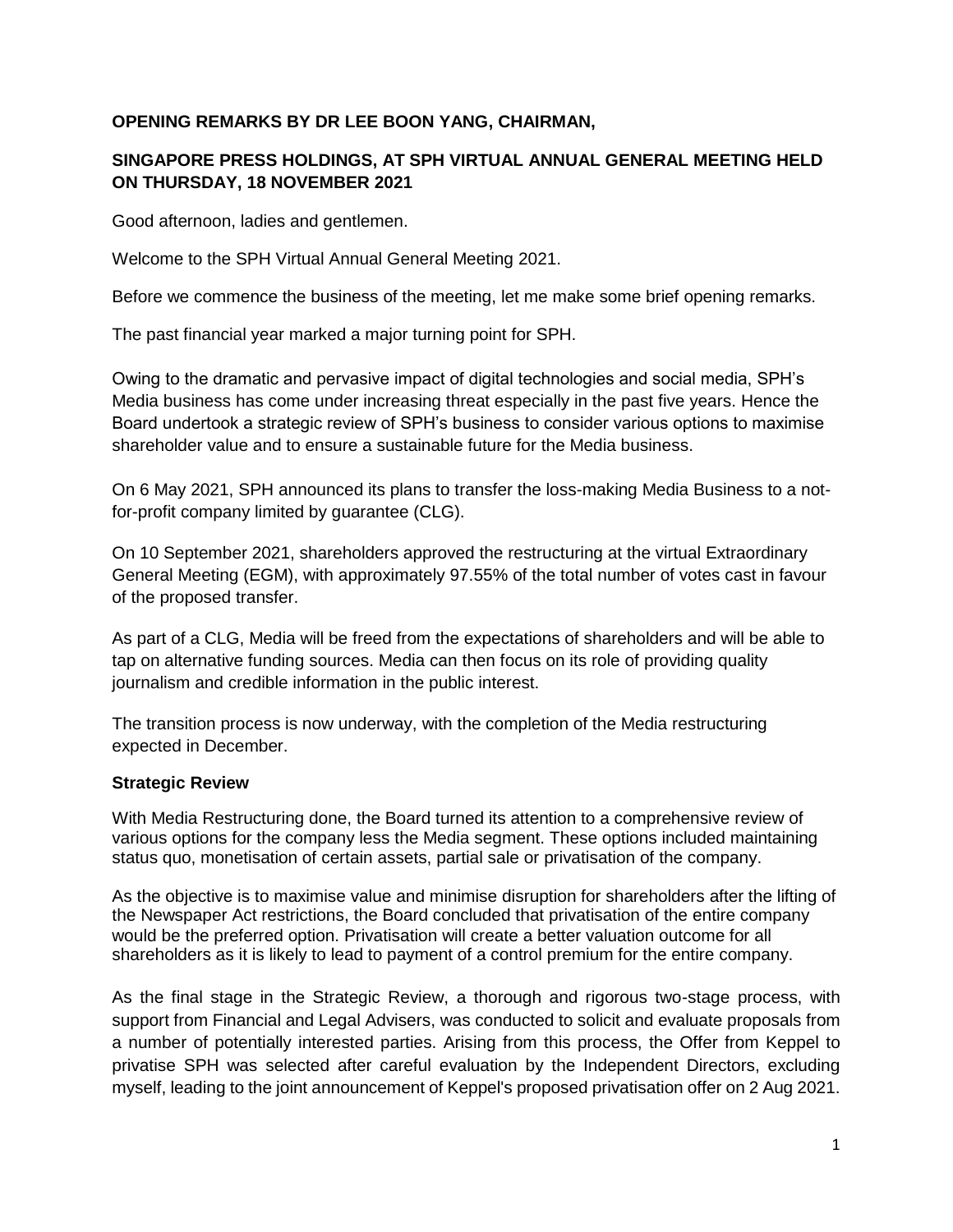On 29 October 2021, Cuscaden announced its all-cash proposal followed by Keppel's announcement of the Revised Keppel Proposal on 9 November 2021. Meanwhile SPH continued its discussions with Cuscaden with a view to giving Cuscaden the opportunity to improve their current proposal.

On 15 Nov 2021, following approval by the Independent Directors, excluding Mr Andrew Lim, Mr Quek See Tiat and myself, SPH and Cuscaden entered into an implementation Agreement to effect the Cuscaden Scheme.

The shareholder meetings related to these proposals will be held in the coming months.

### **Review of SPH Group's Performance**

I will now provide a brief overview of SPH Group's performance in the past financial year.

The Covid-19 pandemic continued to have an impact on print advertising revenue and footfall and sales at retail malls. Despite these challenges, SPH achieved a resilient performance for the financial year ended 31 Aug 2021.

SPH reported operating profit rose 69.8% to S\$206.7 million. The improved performance was across all segments, including Retail & Commercial and PBSA (Purpose-Built Student Accommodation). Net profit attributable to shareholders was S\$92.9 million, after taking into account the loss from discontinued operation relating to the Media business as well as fair value gains on investment properties.

I will now briefly cover SPH's developments in the areas of media, property, digital and aged care in the past financial year.

## **Media**

Total advertisement revenue was down 14.1% year-on-year in FY2021 as the secular decline of print advertising continues unabated.

However, we made significant progress in our digital transformation efforts to engage our audience with innovative digital products, and expand our reach.

#### **Property and Asset Management**

Despite the disruptions and tightened measures due to the ongoing pandemic, the property segment has seen a gradual recovery.

#### **Retail**

In Retail, SPH REIT achieved a significant improvement in its financial performance for FY2021 as the economy picked up. The results were also boosted by the full-year contribution from Westfield Marion Shopping Centre in Adelaide, Australia.